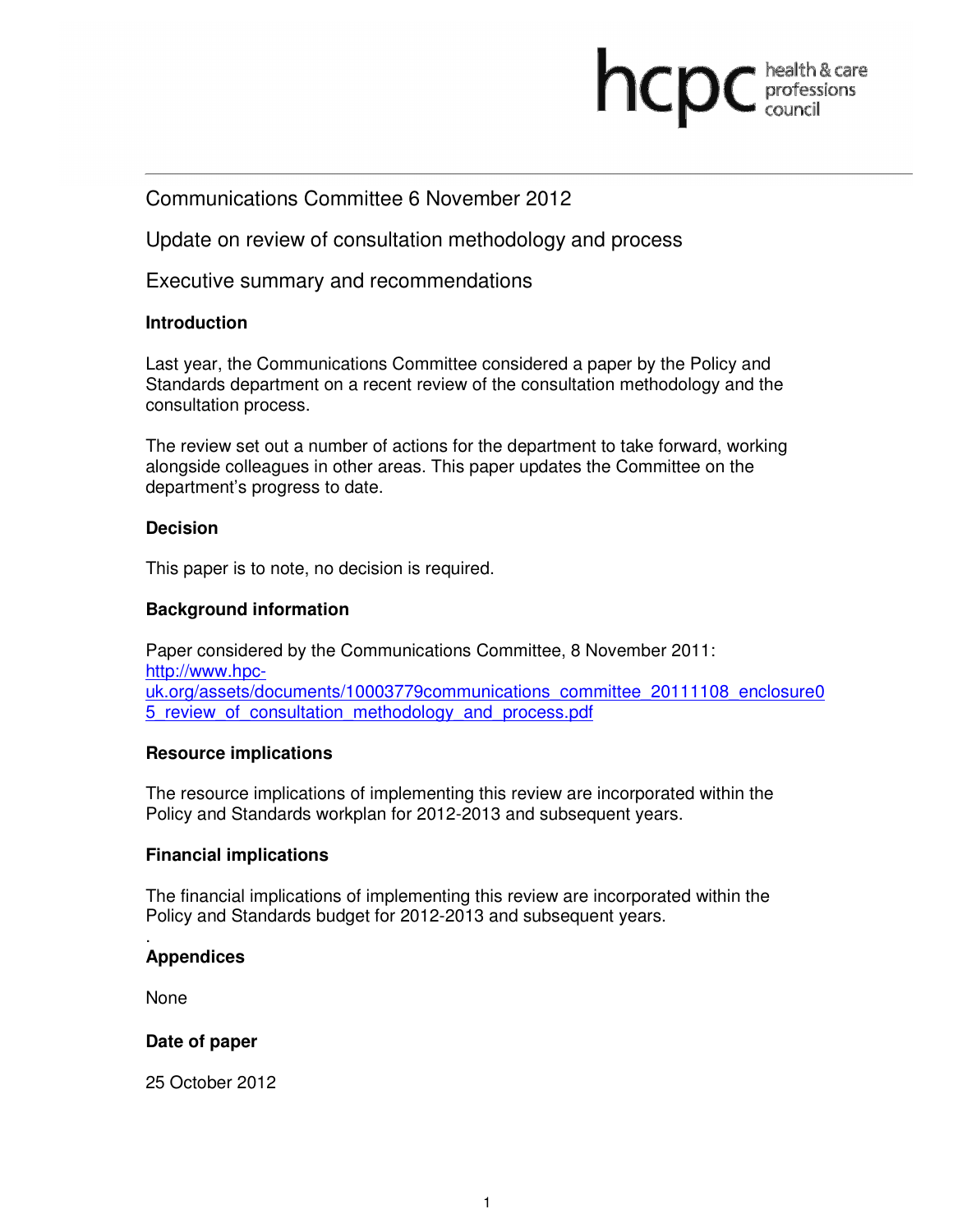## **1. Implementation of the review of the consultation process**

1.1 The table on page four sets out our process in implementing the actions from the review of the consultation process. In addition, the Executive has highlighted below two key developments in our ongoing work to review and improve the consultation process.

## **Surveymonkey<sup>1</sup>**

- 1.2 Surveymonkey is an online survey and consultation tool. We have set up an account with surveymonkey that allows us to develop bespoke online consultation surveys, using our own logo and house style.
- 1.3 Surveymonkey has replaced our consultation response form (a Word based form developed in-house). We provide links to each consultation survey on our website and also in the information we send to stakeholders to encourage them to respond to the consultation. Stakeholders are encouraged to use the online survey but can still submit their comments via email or fax if they would prefer to. $^2$
- 1.4 Using surveymonkey will help us to manage the analysis of consultation responses in a more resource effective way. For example, surveymonkey provides detailed quantitative data which can be used for the consultation responses document. It is also easy to create a document showing all responses, which can be used for qualitative analysis.
- 1.5 We have used surveymonkey to help us to collate responses to the following consultations:
	- Consultation on service user involvement in education and training programmes approved by the Health and Care Professions Council
	- Consultation on standards for prescribing
- 1.6 We have asked respondents to the consultation for their feedback on using surveymonkey. We have found a higher rate of response thus far than with most other consultations we have run in the past. Thus far, respondents have been positive about how easy the system is to use. However, we will continue to monitor the feedback to see if we need to make any changes to our online consultation surveys.

## **Stakeholder engagement**

1.7 We have just begun a process to review our standards of conduct, performance and ethics. $3$  A key part of that review will be engaging with service users and members of the public about their expectations of health and care professionals.

-

<sup>1</sup> http://www.surveymonkey.com/

 $2$  As a reasonable adjustment, we also accept responses over the telephone if respondents are unable to write to us.

 $^3$  Council considered the workplan for this work at its meeting in July 2012 http://www.hcpcuk.org/assets/documents/10003B13enc05-standardsofconductperformanceandethicsreview.pdf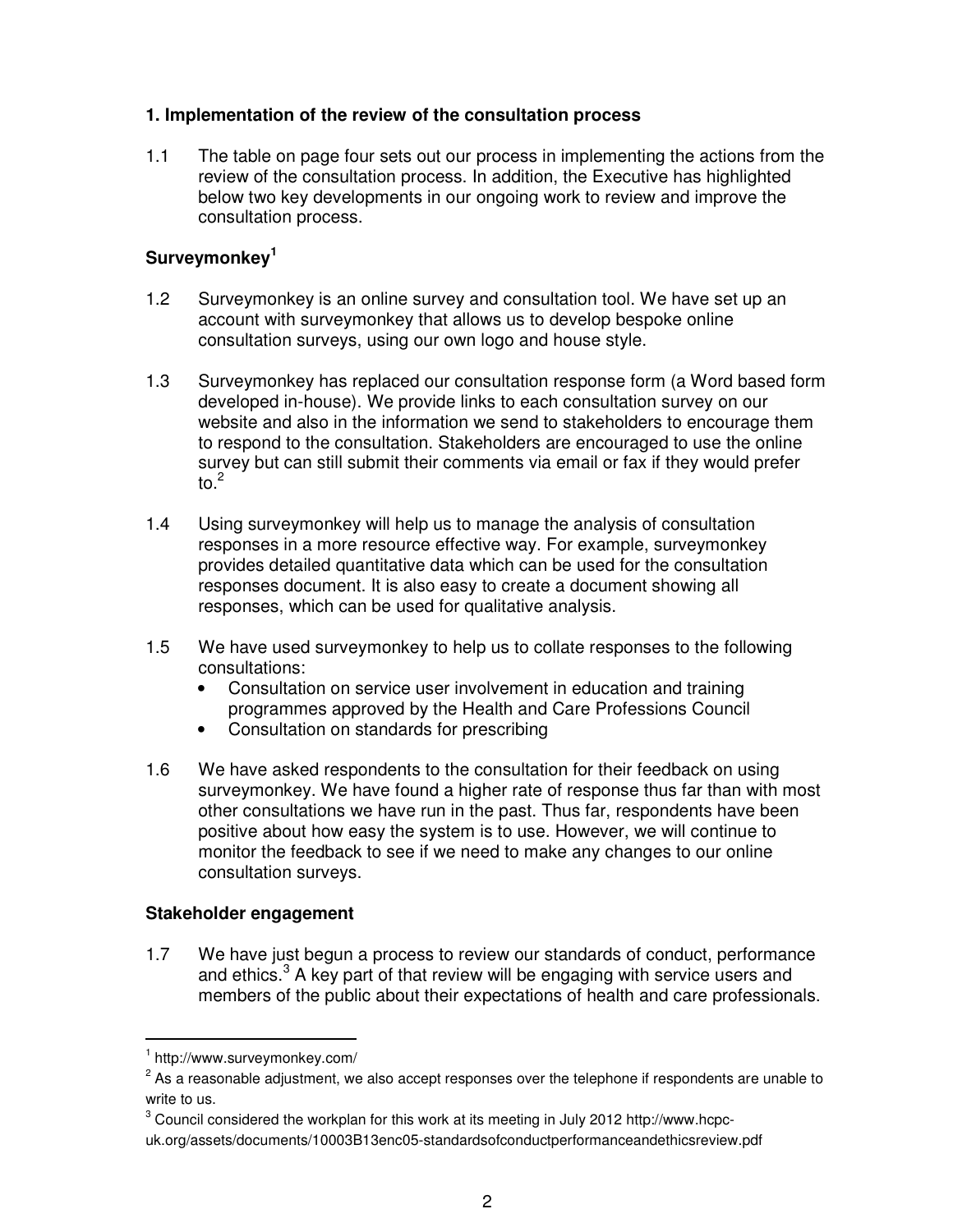- 1.8 It is important that we engage with these groups before we begin the formal public consultation process so that we can make sure the standards reflect those expectations and to make the consultation process as effective as possible.
- 1.9 We have been exploring the most effective ways of engaging with these groups. We are currently in the process of commissioning external research with groups of registrants and with service users.
- 1.10 Members of the Policy and Standards Department recently held a workshop at the Cancer Voices conference run by Macmillan. The workshop gave an opportunity to talk to a group of service users and carers in more depth about their expectations of health and care professionals.
- 1.11 We are also working with Macmillan on a more detailed workshop to be held in February 2013. The workshop will bring together our work on the standards of conduct, performance and ethics and Macmillan's work on values based standards for care.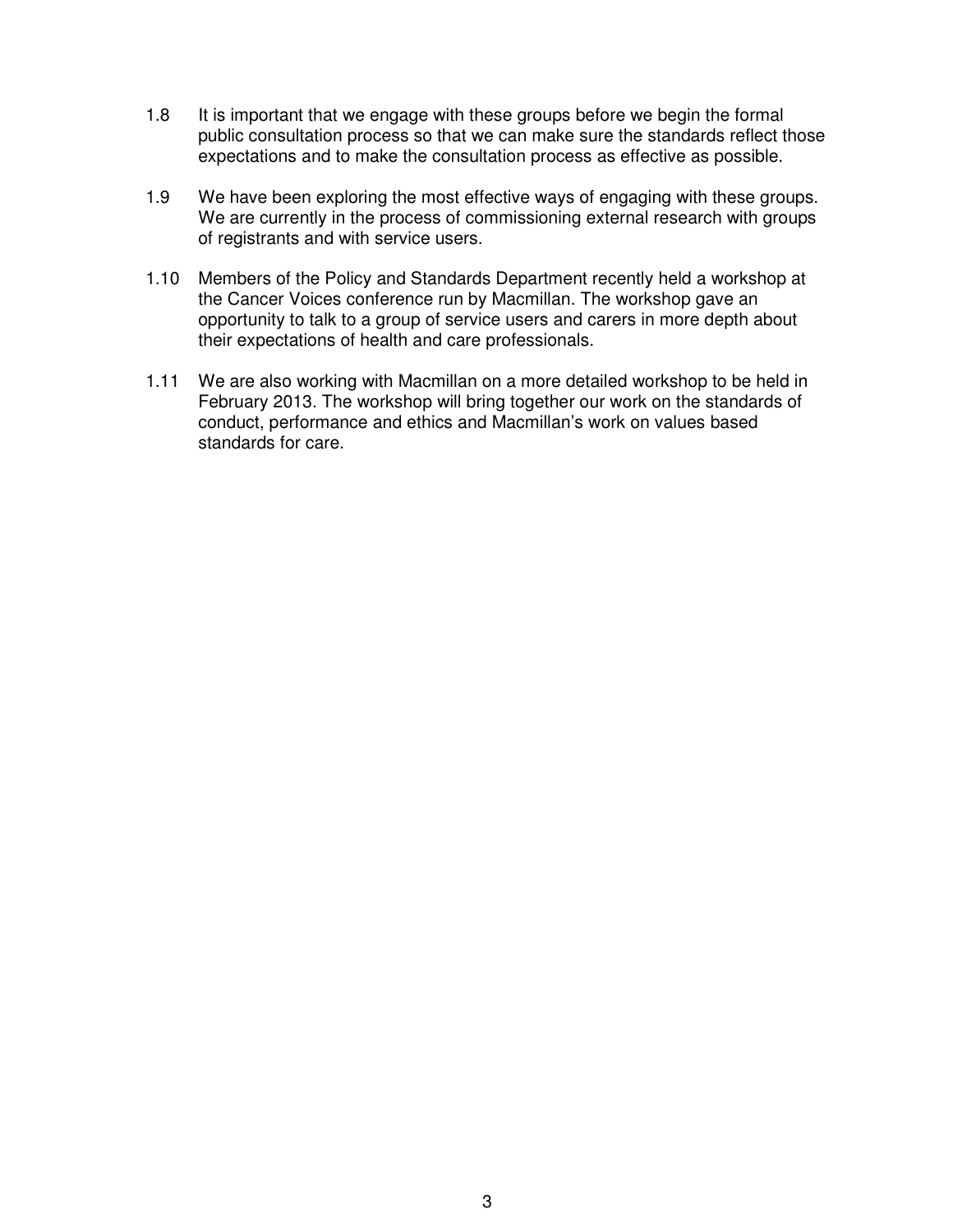## **2. Overview of the implementation of the consultation review process**

| <b>Action</b>                                                                                                                                                                                                                                                | Timeframe for<br>delivery | <b>Comments</b>                                                                                              |
|--------------------------------------------------------------------------------------------------------------------------------------------------------------------------------------------------------------------------------------------------------------|---------------------------|--------------------------------------------------------------------------------------------------------------|
| Webpages about consultations should have links to the relevant press<br>release included within the text.                                                                                                                                                    | On-going                  |                                                                                                              |
| Change the consultation form so we can record how respondents heard<br>about the consultation and identify their profession (where appropriate).                                                                                                             | October 2011              | Not appropriate $-$ we are now trialling the<br>use of survey monkey for consultations                       |
| The 'consultations' section of the website should be revised to explain in<br>more detail how we use the feedback provided in the consultations and<br>give examples, where appropriate, of changes we have made as a result<br>of the consultation process. | December 2011             | Completed                                                                                                    |
| Create a consultation spreadsheet to update with information about the<br>numbers of documents sent, the response rates and any learning points<br>from the consultation.                                                                                    | December 2011             | Completed                                                                                                    |
| Create a template consultation document and consultation responses<br>document or a style guide for writing these documents.                                                                                                                                 | On-going                  | The consultation document has been<br>updated to reflect our change in name<br>and the use of survey monkey. |
| Add a glossary section to consultation documents where appropriate.                                                                                                                                                                                          | On-going                  |                                                                                                              |
| Policy and Standards should work with the Communications department<br>to explore additional opportunities to highlight consultations (perhaps<br>alongside other methods of engagement) on the homepage of the<br>website.                                  | On-going                  | Initial discussions have taken place with<br>Communications about the most<br>appropriate way of doing this  |